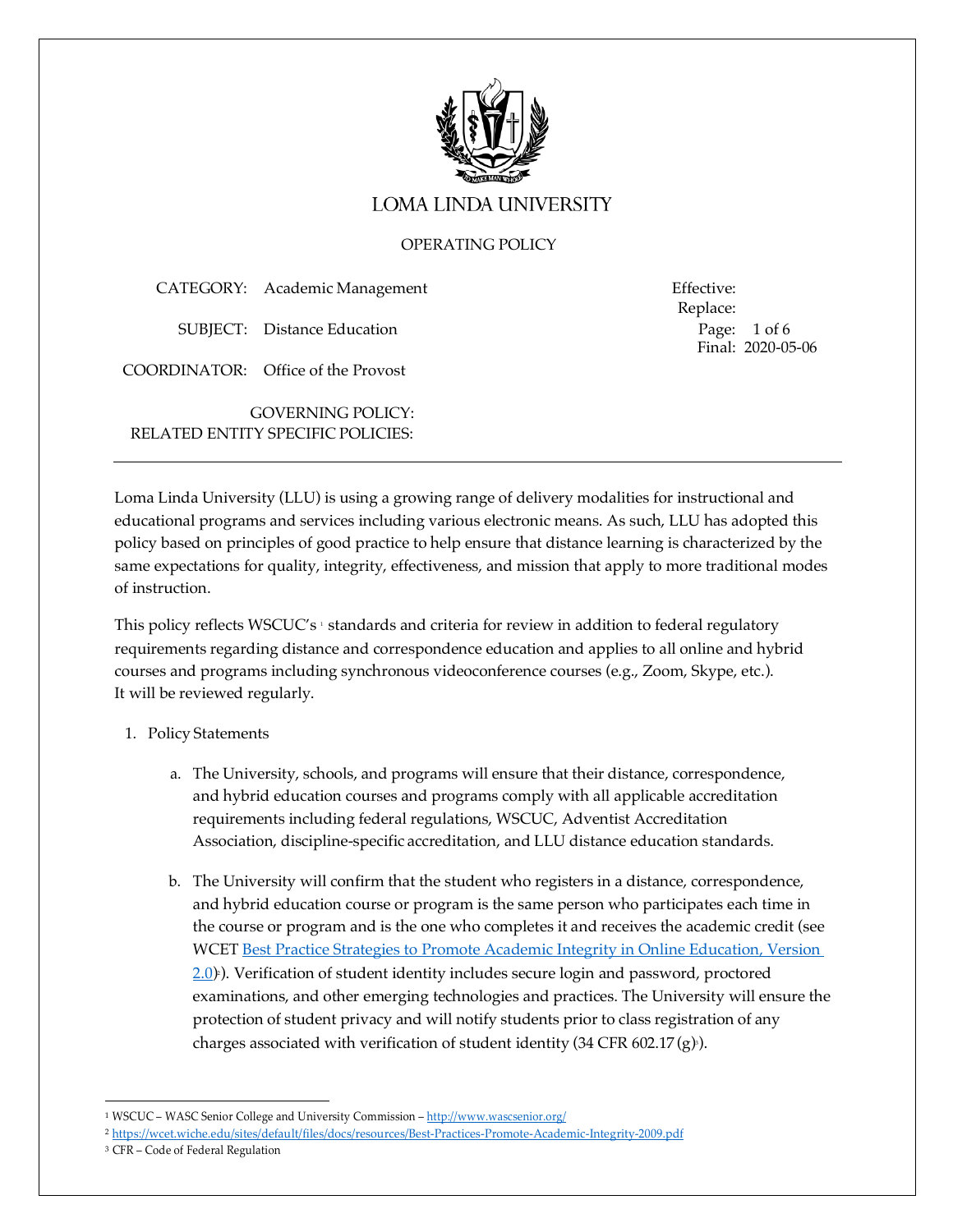- c. All online courses —distance education, correspondence, and hybrid whether housed in online or face-to-face programs—must be listed as online courses and be audited.
- 2. Mission

The development, implementation, and evaluation of all Loma Linda University's courses and programs, including those offered via distance, correspondence, and hybrid education, must advance the University's published mission by implementing the University's distance education standards.

- 3. Curriculum and Instruction
	- a. Schools and programs have the responsibility of the rigor and quality of curriculum and instruction of their distance education and correspondence courses. The University has oversight of the development of online courses' instructional design and implementation with evaluation for both, whether offered via distance, correspondence, and hybrideducation.
	- b. All University courses and programs including distance, correspondence, and hybrid education are expected to have clearly defined and appropriate student learning outcomes, including Institutional Student Learning Outcomes (ILOs), Program Learning Outcomes (PLOs), and Course Learning Outcomes (CLOs).
	- c. The technologies used for distance, correspondence, and hybrid education course will be appropriate to the nature and objectives of the programs and courses, and the expectations concerning the use of such technologies are clearly communicated tostudents.
	- d. Faculty will apply University policies and acceptable practices when designing and teaching distance, correspondence, and hybrid education courses including determining that their online courses appropriately meet LLU's course credit hour requirements (See Credit Hour Policy).
	- e. All distance education, correspondence, and hybrid courses—whether housed in online or face-to-face programs that use videoconferencing to replace activities for one or more weekly sessions, e.g., for synchronous content delivery, and/or for regular and substantive discussions with the instructor/s and students—must record and post the link for each session within two business days.
		- d. The LLU Sabbath policy must be followed in all distance education, correspondence, and hybrid courses whether housed in online or face-to-face programs. (See the full LLU Sabbath Policy.)
- 4. Faculty

 $\overline{a}$ 

a. The schools and programs will ensure that there is a sufficient number of faculty qualified to develop, design, and teach the distance, correspondence, and hybrid education courses and programs.

<sup>4</sup> See LLU Distance Education Policy, 23 to 25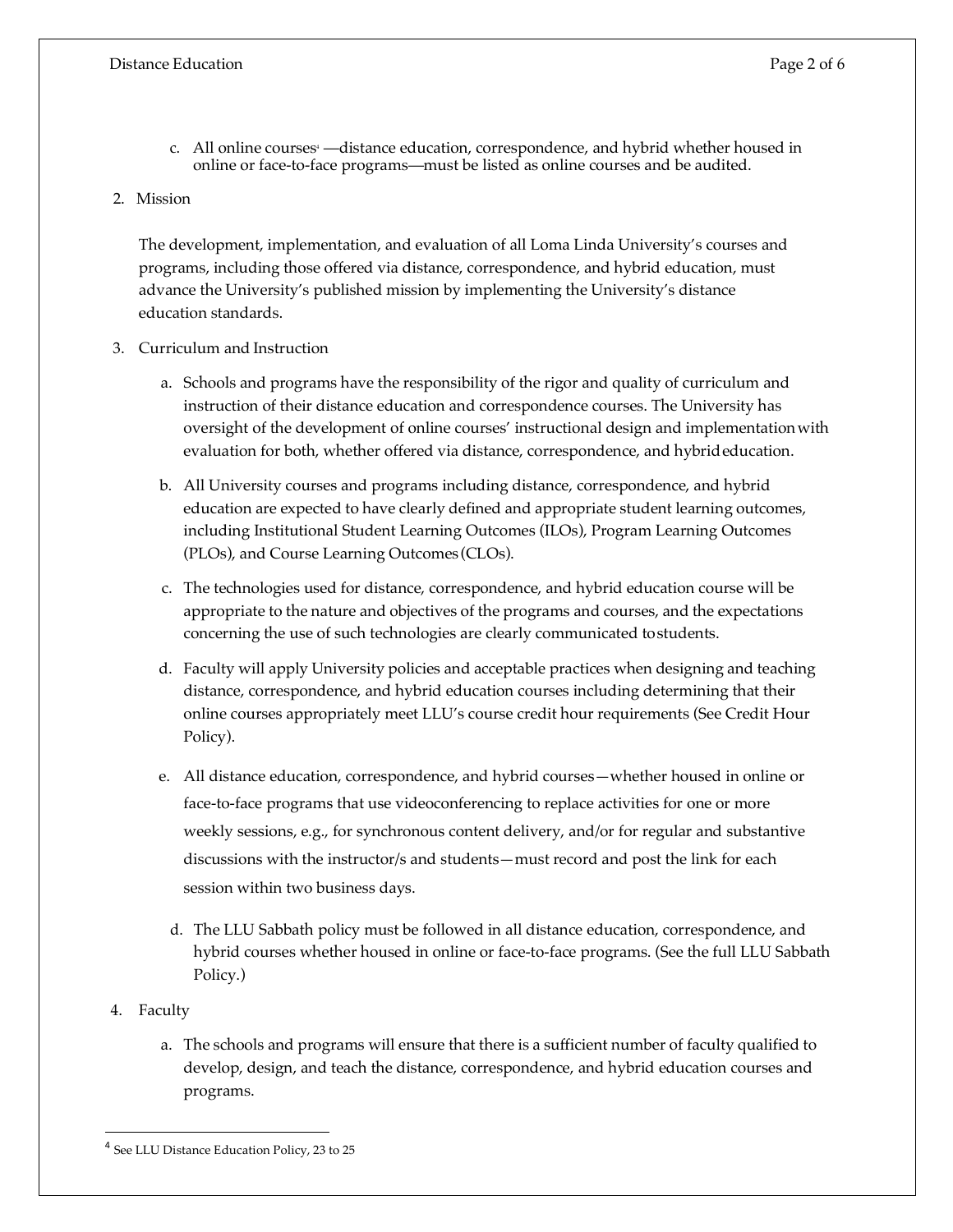# Distance Education **Page 3 of 6** of  $\overline{P}$

- b. Faculty who teach in distance, correspondence, and hybrid education programs andcourses will receive appropriate, University-approved training.
- c. The University criteria and processes for the evaluation of faculty teaching distance education, correspondence, and hybrid education courses and programs will be standardized across the schools.
- d. Faculty will offer the same number of regular office hours for online students as required for face-to-face students.
- e. All online course instructors who teach distance, correspondence, or hybrid education courses must publish their courses in the University's learning management system (LMS) no later than 8:00 a.m. Pacific Timeon the first day of each quarter they are taught.
- f. To promote student success and engagement instructors will provide timely feedback and grades:
	- 1. Email, questions, quizzes, discussion board posts, and other shorter assignments within two business days
	- 2. Major papers, capstones, etc., and other longer assignments within 1-2 weeks

If instructors are not able to keep this schedule due to illness, accident, etc., they should notify students as soon as possible.

- g. All online instructors must complete, sign, and submit to Records the initial course roster at the beginning of each quarter to document the academic activity attendance of enrolled online students. Academic attendance activities include participation in required course content activities such as discussions, assignment submissions, quizzes, tests, etc. Submission of the course roster is required by the University to help meet Title IV attendance regulations. *Note*: Logging into the learning management system (LMS) and/or participating in a worthy-butnot-content related activity do *not* count for academic attendance.
- h. Because online teaching typically takes more time than face-to-face teaching, schools and programs need to make allowance for this additional work in faculty workload calculations. New online course or major online course revision development must also be recognized and addressed in faculty workloads.
- 5. Institutional Effectiveness

The comparability of distance, correspondence, and hybrid education courses and programs to campus-based courses and programs will be ensured by the evaluation of educational effectiveness, including assessments of student learning outcomes, student retention, and student satisfaction.

- 6. Library and Learning Resources
	- a. The University will assess the effectiveness of its provision of library/learning resources and student support services for distance, correspondence, and hybrid education students.
	- b. Students have access to and can effectively use appropriate library resources. The University will provide assistance in using the employed technologies.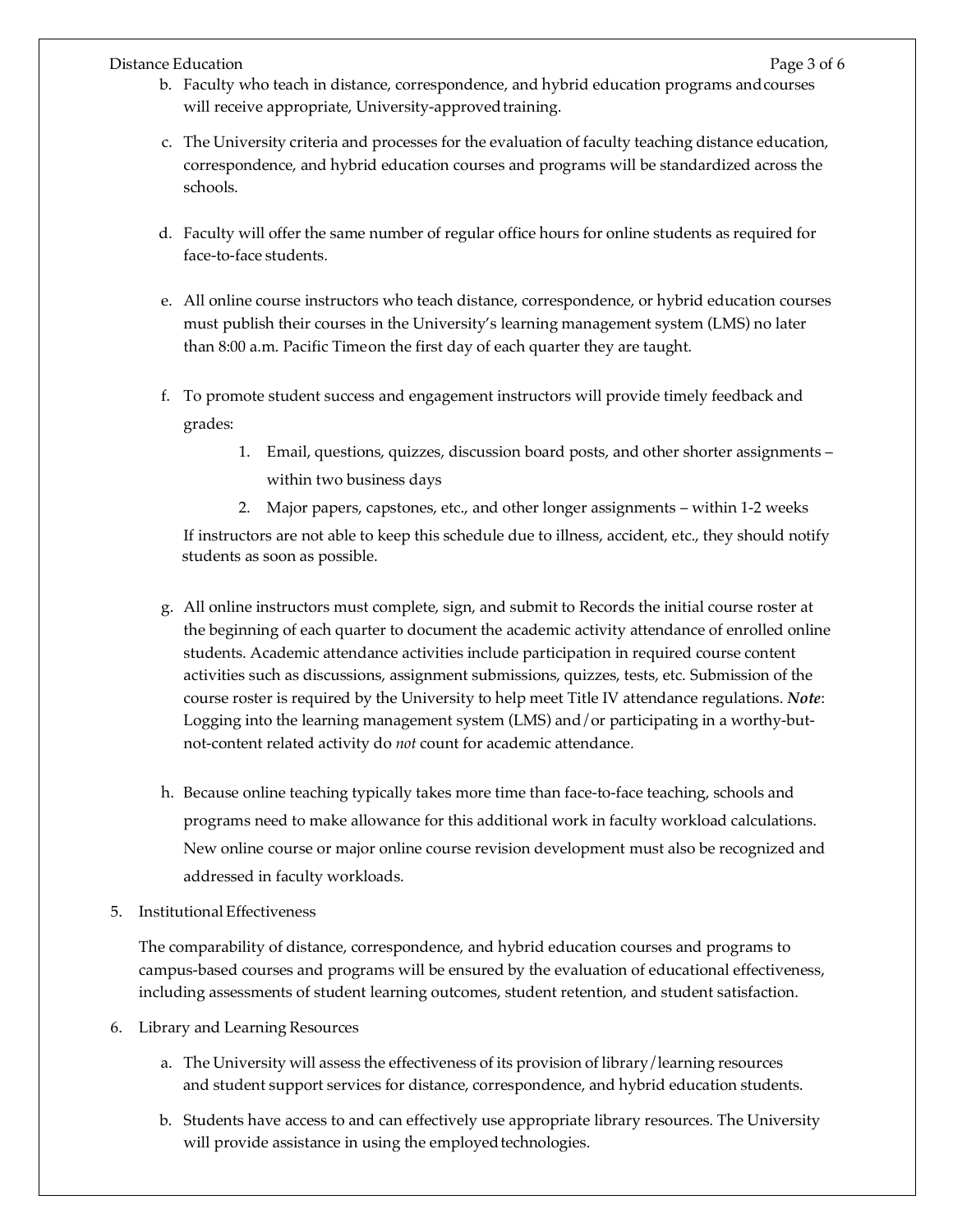Distance Education **Page 4 of 6** 

- 7. Student Services
	- a. Students have adequate access to the range of services appropriate to support the programs offered through distance, correspondence, and hybrideducation.
	- b. Schools and programs must inform all students of their rights and protections through the University's procedure for resolving their complaints.
	- c. Advertising, recruiting, and admissions information will adequately and accurately represent the programs' requirements, costs, state authorization, and services availableto students.
	- d. The University provides procedures to assure the protection of student information, including when assessing and evaluating students and disseminatingresults.
	- e. Schools and programs will make known to the student enrolled in distance, correspondence, and hybrid education courses the type of technological equipment needed for success in the required course interaction. The University will provide assistance in using the employed technologies.
- 8. Additional Policy Statements and Definitions
	- a. CreditHour(See AcademicCredit policy)
	- b. Course Types
		- 1. Correspondence

"(1) A course provided by an institution under which the institution provides instructional materials, by mail or electronic transmission, including examinations on the materials, to students who are separated from the instructor. Interaction between the instructor and student is limited, is not regular and substantive, and is primarily initiated by the student. Correspondence courses are typically self-paced. (2) If a course is part correspondence and part residential training, the Secretary considers the course to be a correspondence course. (3) A correspondence course is not distance education." *Note*: this is the default federal definition of an online course *unless* it rises to the level of a distance education course." (34 CFR 600.2)

2. Distance Education

Distance education means education that uses certain technologies to deliver instruction to students who are separated from the instructor and support regular and substantive interaction between the students and the instructor. The interaction may be synchronous or asynchronous<sup>.</sup> The technologies may include the Internet; audio conferencing; or one-way and two-way transmissions through open broadcast, closed circuit, cable, microwave, broadband lines fiber optics, satellite, wireless communications devices, and other modalities of electronic interaction. This type of course requires the monitoring of student activity and tracking academic engagement. (*34 CFR 600.2*). *Note***:** for more detailed best practices, strategies, and examples about how to apply these policies, please refer to the **LLU** Distance Education Instructor Guide.

 $\overline{a}$ 

<sup>5</sup> *Synchronous* – Same time, live event orinteraction

<sup>6</sup> A*synchronous* – Posted materials and interactions that can be accessed at any time regardless of the time of day or time zones.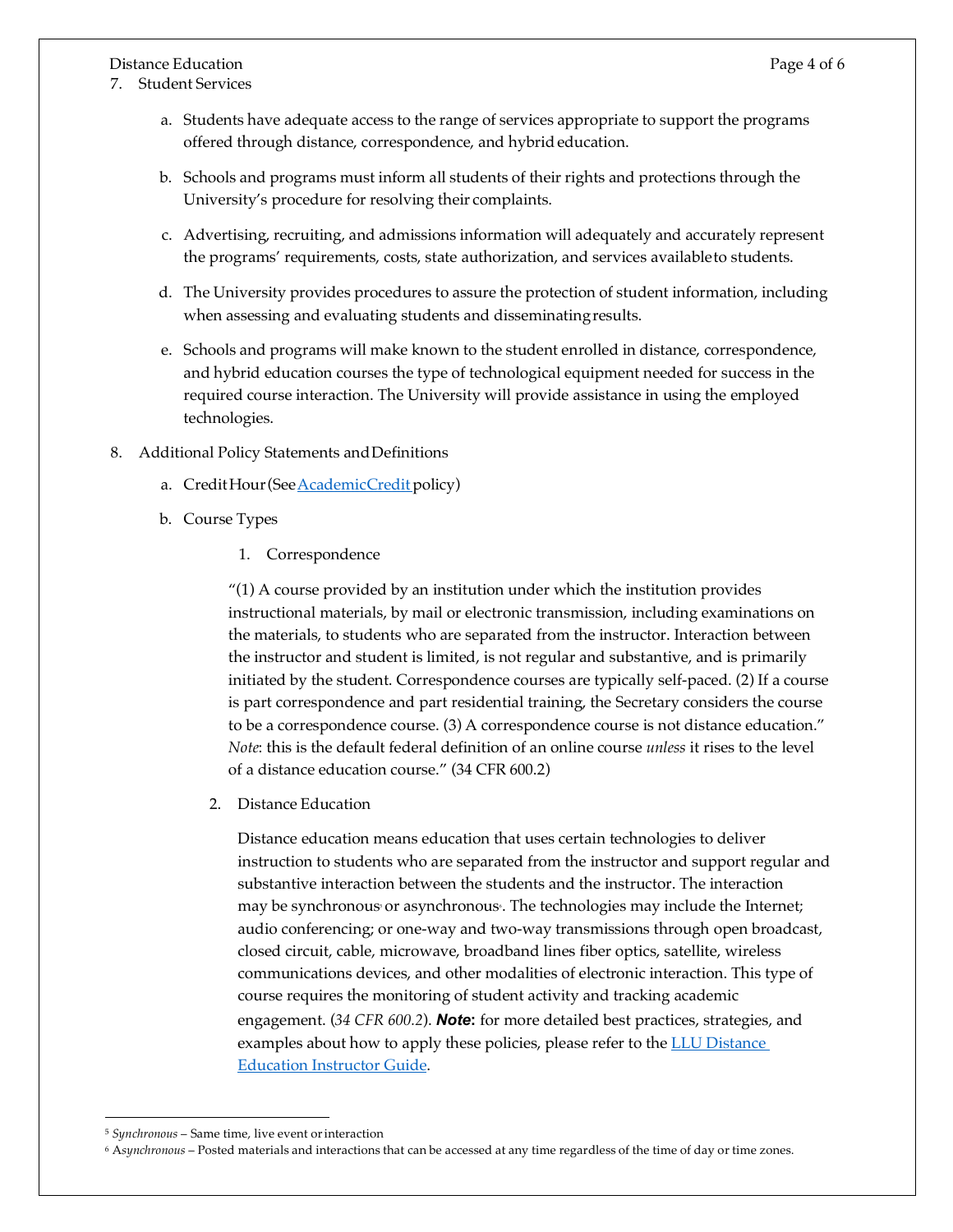## Distance Education **Page 5 of 6**

3. Hybrid Distance Education

When an instructor in a face-to-face course replaces the equivalent of one or more of the regularly scheduled weekly sessions with scheduled online instructional materials and activities of the course in the learning management system *and* the instructor regularly and substantively interacts with the students, it becomes a hybrid distance education course. This type of course requires the monitoring of student activity and tracking academic engagement.

4. Hybrid Correspondence

When an instructor in a face-to-face course replaces the equivalent of one or more of the regularly scheduled weekly sessions with scheduled online instructional materials and activities of the course in the course management system but has only limited instructor interactions with the students, it becomes a hybrid correspondence course. *Note***:**  correspondence is the default federal definition for a course that is part face-to-face and part online *unless* it rises to the level of hybrid distance education (see 8.b.(3) above).

5. Web-enhanced Face-to-Face

When an instructor in a face-to-face course posts resources in the course management system and uses additional features such as discussion boards, quizzes, assignment submissions, gradebook, etc.; but meets face-to-face for *every* scheduled class session, the course is a web-enhanced face-to-face course.

## 9. Instruction and Attendance

a. Weeks of Instruction

"A week of instructional time is any period of 7 consecutive days in which at least 1 day of regularly scheduled instruction, examination, or (after the last day of classes) at least 1 scheduled day of study for examinations occurs. The period begins on the first day of class and ends on the last day of classes or examinations. Instructional time does not include periods of orientation, counseling, homework, vacation, or other activity not related to class preparation or examination. Therefore, the weeks of instructional time may be less than the number of calendar weeks that elapse between the first day of classes and the last day of classes or examinations." (*34 CFR 668.3*)

b. Instructor-initiated Interactions

Distance education instructors are required to actively initiate interaction with their students as a group and individually, unlike correspondence education, in which students are mainly responsible for initiating contact with the instructor.

c. Frequent and Timely, i.e., Regular Contact / Interactions

Distance education instructors should measure "regular contact" or "interactions" based on a standard that is at least the same as it would be in a traditional face-to-face class. Instructors may exceed this minimum at their discretion. The number of asynchronous or synchronous hours that an instructor is available to students in a distance education class must be at least equal to the number of hours of availability as required for face-to-face classes of the same courses for both (1) instruction time and (2) office hours.